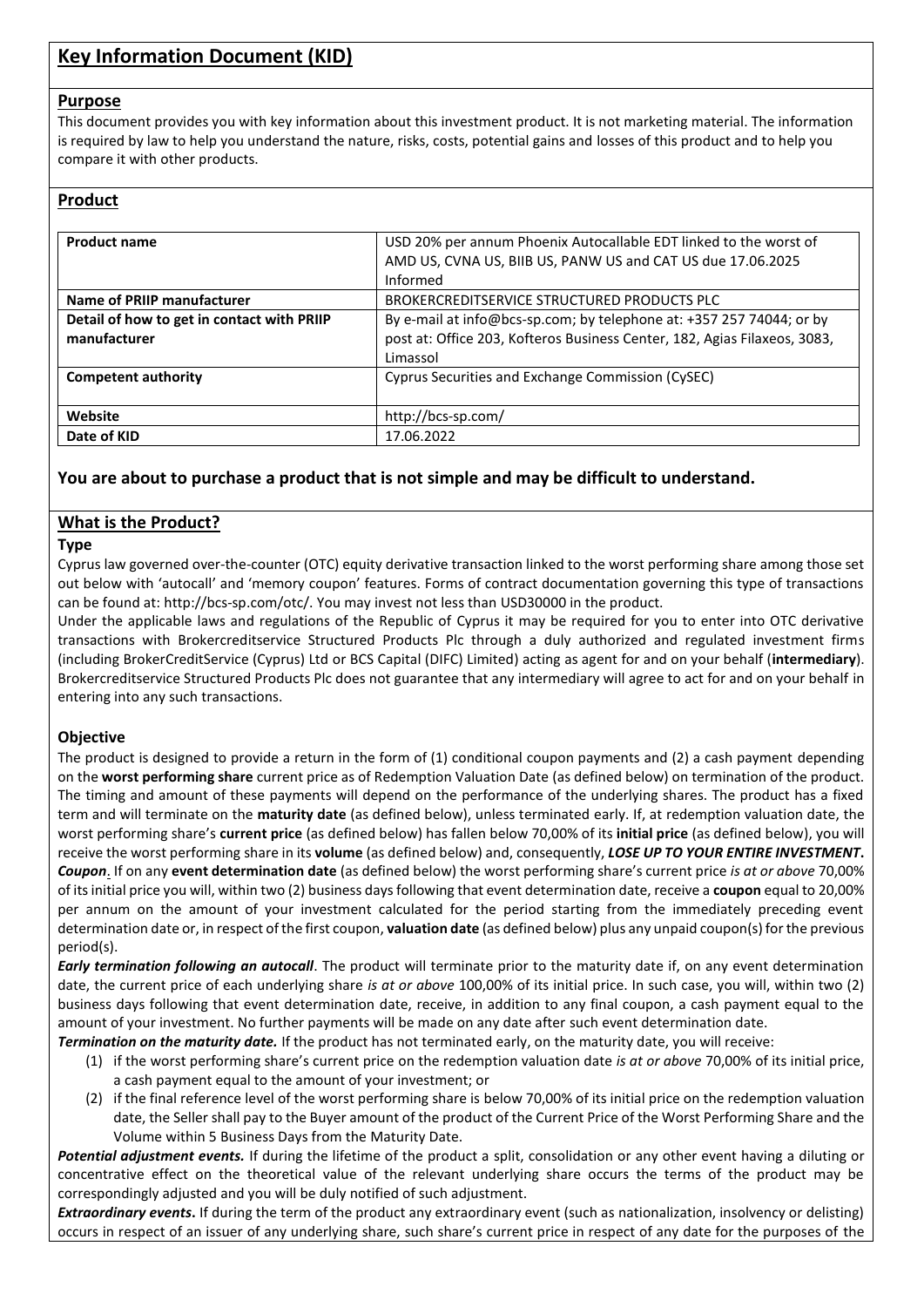product shall be decreased by 30%. Consequently, due to an extraordinary event you may *LOSE UP TO YOUR ENTIRE INVESTMENT*.

| Underlying shares                         |                                   |                                                                   |                                                                                          |            |                                                                                             |  |
|-------------------------------------------|-----------------------------------|-------------------------------------------------------------------|------------------------------------------------------------------------------------------|------------|---------------------------------------------------------------------------------------------|--|
| <b>Ticker</b>                             | <b>Issuer</b>                     |                                                                   | <b>ISIN</b>                                                                              | Currency   |                                                                                             |  |
| AMD US                                    | <b>Advanced Micro Devices Inc</b> |                                                                   | US0079031078                                                                             | USD        |                                                                                             |  |
| <b>CVNAUS</b>                             | Carvana Co                        |                                                                   | US1468691027                                                                             | USD        |                                                                                             |  |
| <b>BIIB US</b>                            | Biogen Inc                        |                                                                   | US09062X1037                                                                             | USD        |                                                                                             |  |
| <b>PANW US</b>                            | Palo Alto Networks Inc.           |                                                                   | US6974351057                                                                             | <b>USD</b> |                                                                                             |  |
| CAT US                                    | Caterpillar Inc                   |                                                                   | US1491231015                                                                             | <b>USD</b> |                                                                                             |  |
| <b>Definitions</b>                        |                                   |                                                                   |                                                                                          |            |                                                                                             |  |
| <b>Current price:</b>                     |                                   |                                                                   |                                                                                          |            | The closing price of an underlying share as of an event determination date, redemption      |  |
|                                           |                                   |                                                                   | valuation date or early termination valuation date                                       |            |                                                                                             |  |
| Volume:                                   |                                   |                                                                   | In respect of each share - the amount of your investment divided by 100% of such share's |            |                                                                                             |  |
|                                           |                                   |                                                                   | initial price rounding down to the nearest whole number.                                 |            |                                                                                             |  |
|                                           |                                   |                                                                   |                                                                                          |            |                                                                                             |  |
|                                           | <b>Event determination dates:</b> |                                                                   | Every 2 months following the valuation date                                              |            |                                                                                             |  |
| Initial price:                            |                                   | The closing price of an underlying share as of the valuation date |                                                                                          |            |                                                                                             |  |
| <b>Redemption Valuation</b><br>17.06.2025 |                                   |                                                                   |                                                                                          |            |                                                                                             |  |
| Date:                                     |                                   |                                                                   |                                                                                          |            |                                                                                             |  |
| <b>Maturity date:</b><br>17.06.2025       |                                   |                                                                   |                                                                                          |            |                                                                                             |  |
| <b>Valuation date:</b><br>17.06.2022      |                                   |                                                                   |                                                                                          |            |                                                                                             |  |
|                                           | Worst performing share:           | and the current price                                             |                                                                                          |            | For a given date, the underlying share with the worst performance between the initial price |  |
|                                           |                                   |                                                                   |                                                                                          |            |                                                                                             |  |

## **Intended retail investor**

This product is intended to be offered to retail investors who fulfil all of the criteria below:

1. they have prior experience in investing in derivative products;

2. they can understand the interaction between the conditional payments under the product and the underlying shares' market performance;

3. they can afford to have their invested capital locked in for the full term of the product;

4. they can afford to lose part or all of the capital invested in the product;

5. they can understand the essence of extraordinary events, and comprehend the negative effect that such events can have on the product's financial result.

## **What are the risks and what could I get in return?**

#### **Risk indicator**



The summary risk indicator is a guide to the level of risk of this product compared to other products. It shows how likely it is that the product will lose money because of movements on the market or because we are not able to pay you. We have classified this product as 6 out of 7, which is an over aggressive risk class and rates the potential losses from product performance at a high level. This product does not include any protection from future market performance **so you could lose some or all of your investment**.

Tax regime in your residence jurisdiction may affect the product's overall return.

**Be aware of currency risk:** If the currency of your account is different to the currency of this product, you will be exposed to the risk of suffering a loss as a result of the conversion of the currency of the product into the account currency. This risk is not considered in the indicator shown above.

For detailed information about all risks relating to the product please refer to the manufacturer's website: : http://bcs-sp.com/ **Performance scenarios**

| Investment USD 10000 |                                      |                |                  |                                                    |
|----------------------|--------------------------------------|----------------|------------------|----------------------------------------------------|
| <b>Scenarios</b>     |                                      | 12 months      | 24 months        | Maturity, 3 years,<br>(Recommended holding period) |
| Stress scenario      | What you might get back after costs: | <b>USD 478</b> | USD 1.161        | <b>USD 124</b>                                     |
|                      | Average return each year:            | $-95.22\%$     | -65.90%          | -76.83%                                            |
|                      | What you might get back after costs: | USD 7,682      | <b>USD 5,631</b> | USD 2,640                                          |